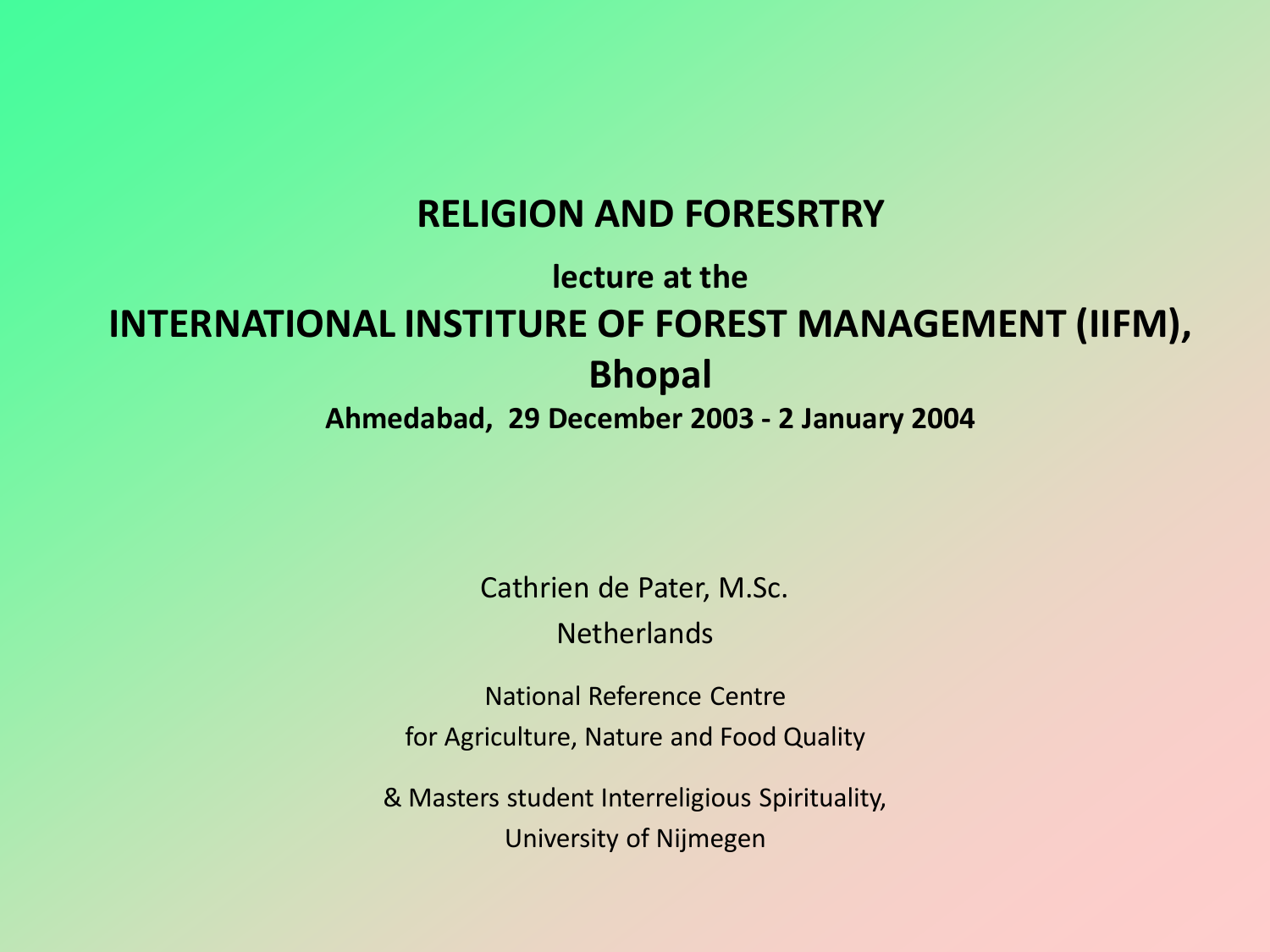### Spiritual Inspiration of Stakeholders in Forest Management

- Gap between techno-scientific-social side and religions & spiritual side
- Overview of research done on 'techno-side' of gap;
- Research on 'reli-side': in Conference, Religion and Ecology Forum, and other work
- Bridging the gap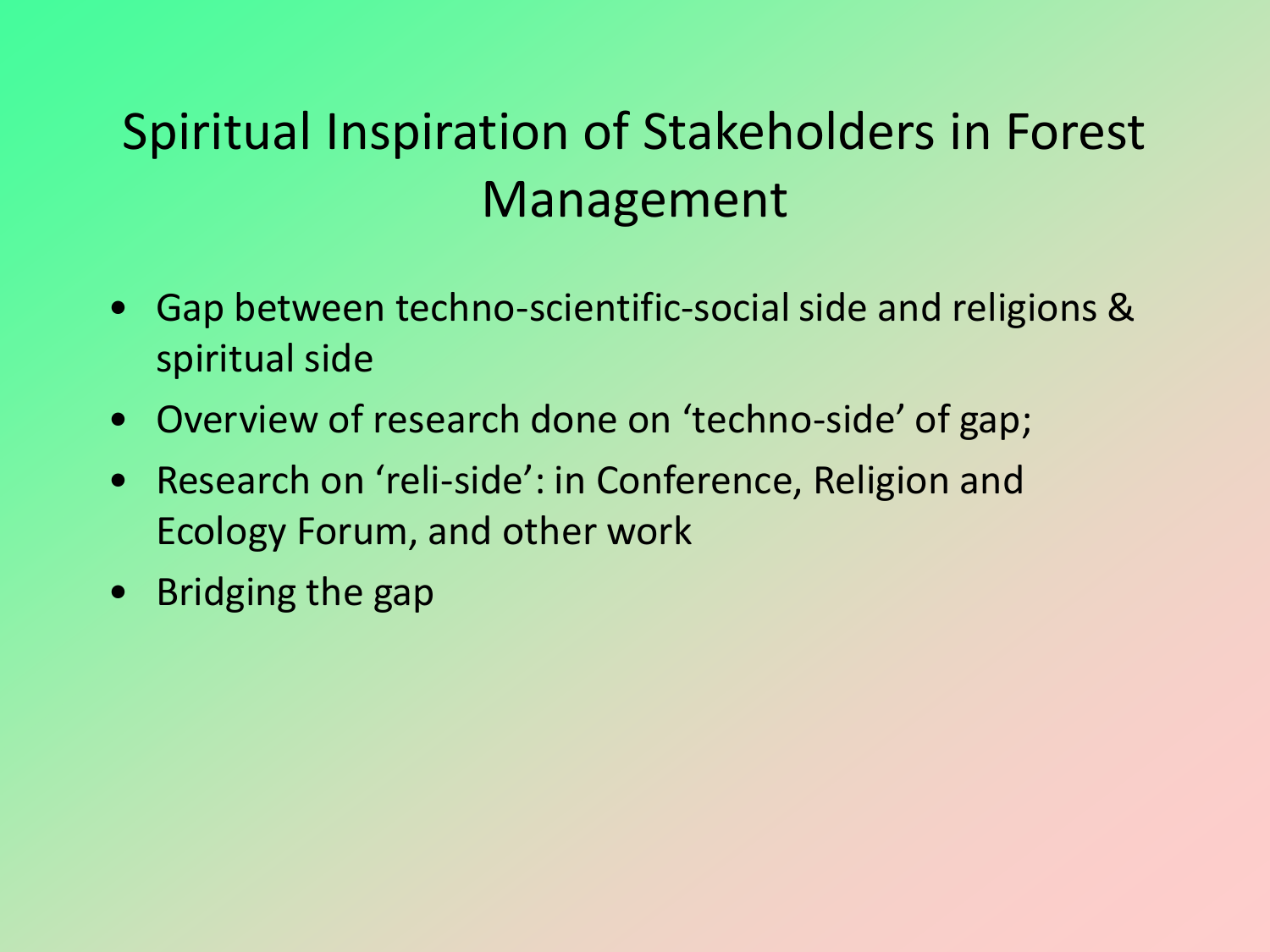Why are religion and spirituality important in forest management?

- From Community & Social Forestry to Adaptive Management, complex learning systems and multistakeholder forest management;
- International forestry agenda involves stakeholders from many sides -> complexity
- Demand to solve ethical dilemmas is increasing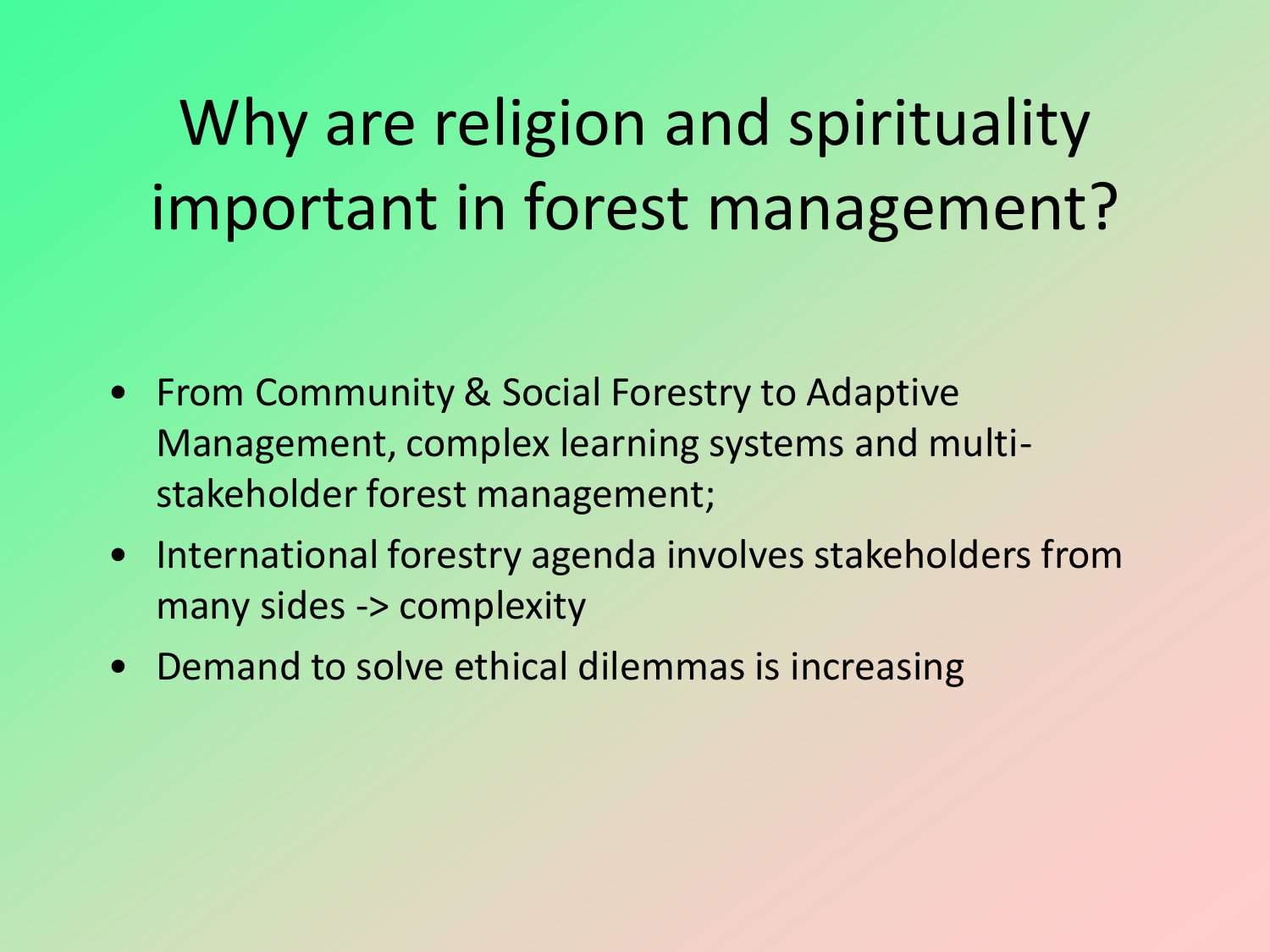

One's inner nature, its streams of inputs and its relation to social systems in the SEAN-ERA model for environmental strategy (J.J. Kessler, 2003)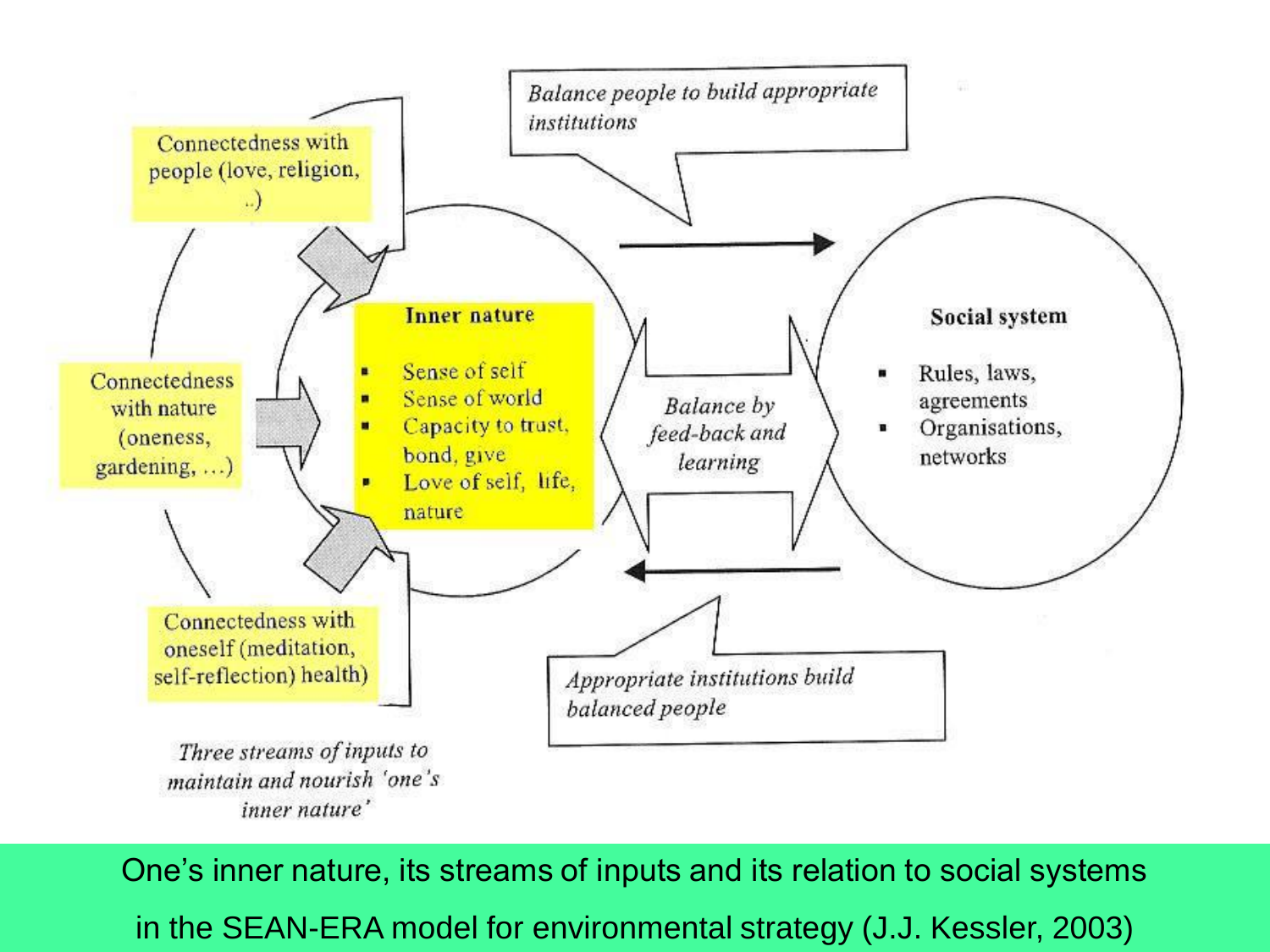## PROBLEM:

• No direct (linear) relation between religious attitudes and behaviour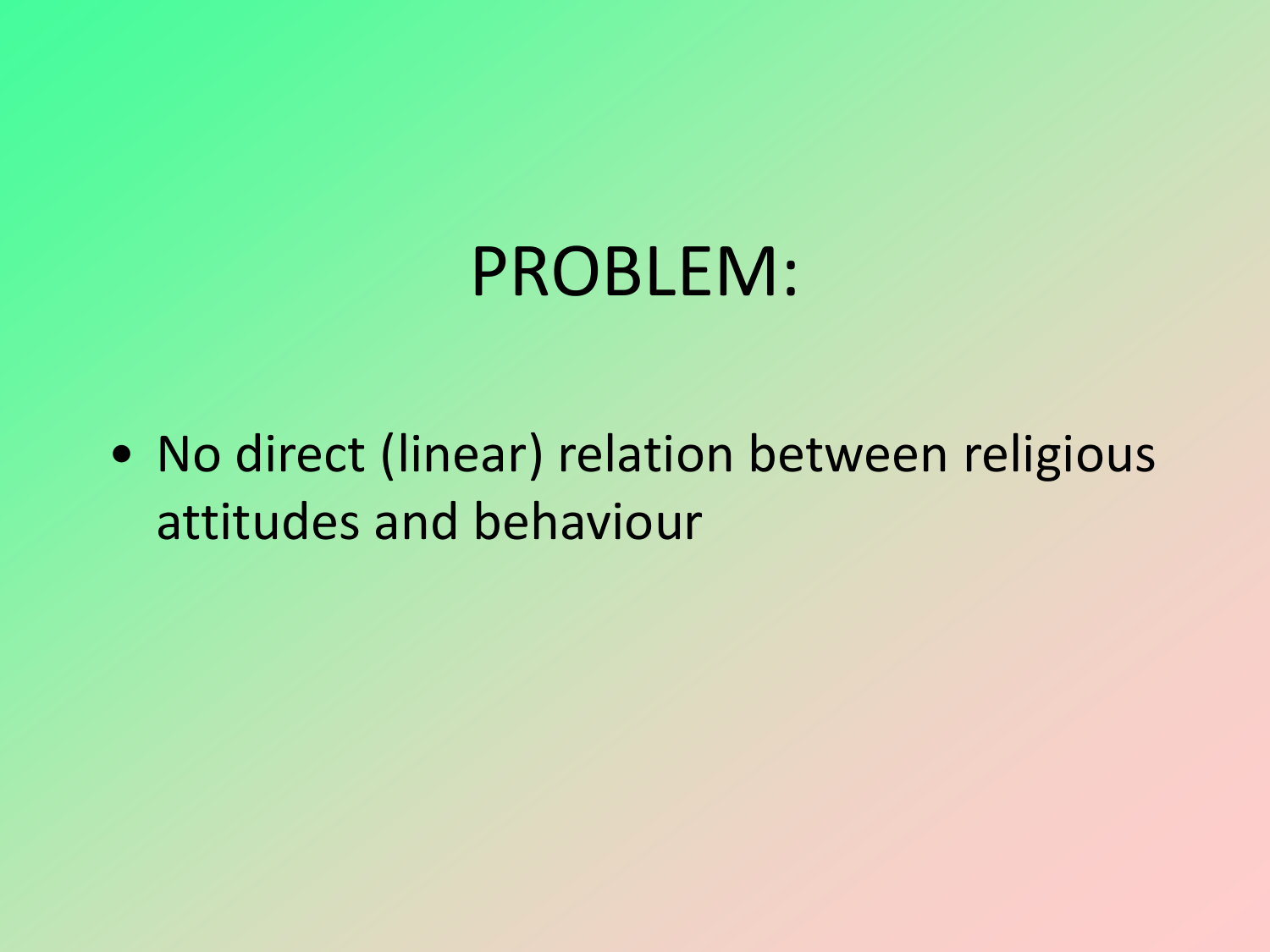# What has been done already?

### **1. Nature visions and forest values**

- Basic attitudes and visions of nature
- Spiritual or transcendent experiences of trees, forests and wilderness;
- Non-formal sources of spiritual experience of nature ('ecospirituality');
- Values attributed to forest, nature or biodiversity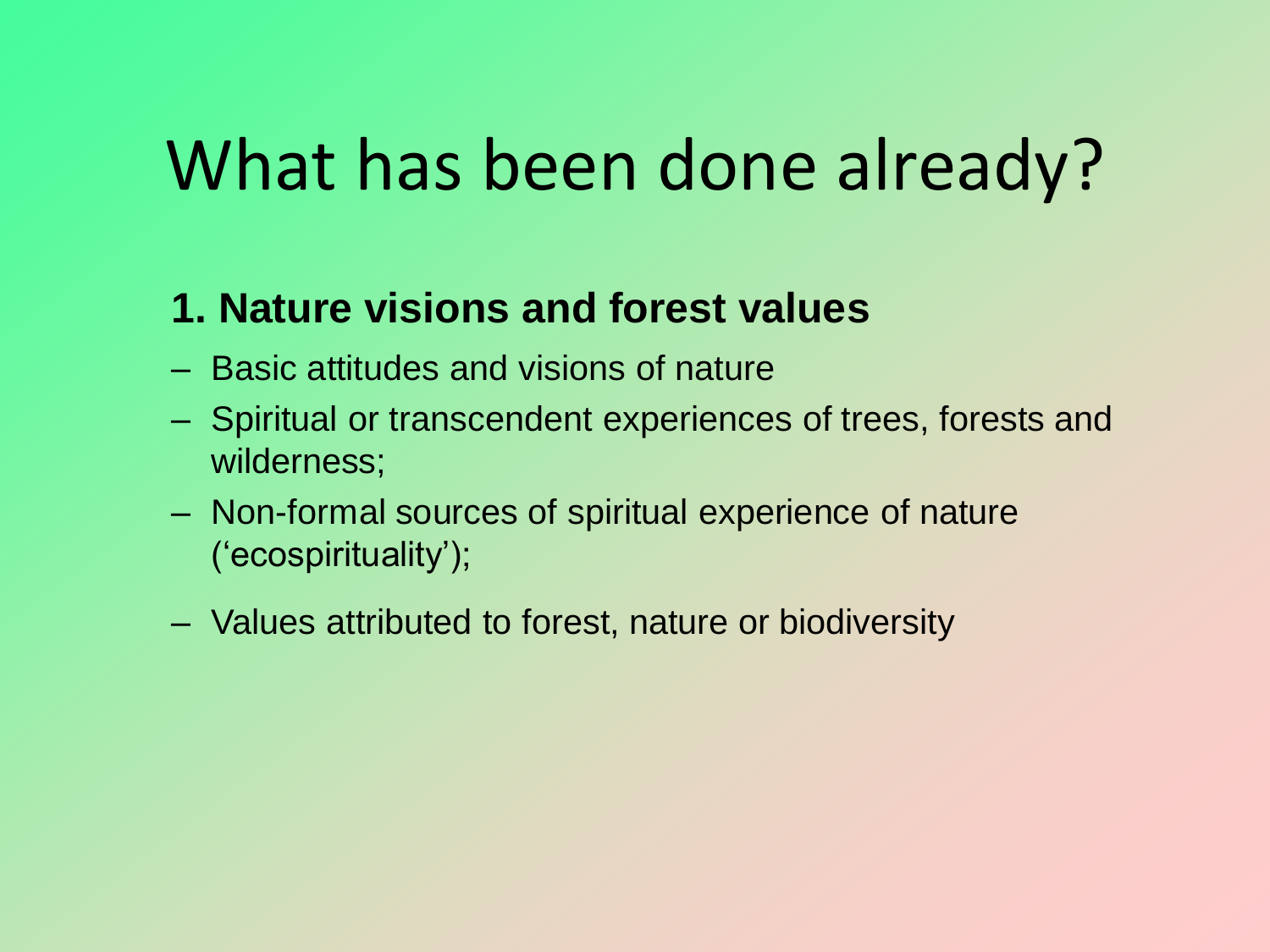# What has been done already?

- 2. Forests, field cases:
- Forest protection activism;
- Religious trees and forests;
- Cosmovision & transcendental guidance to resource management
- 3. Philosophical approaches: Forests as a source of inspiration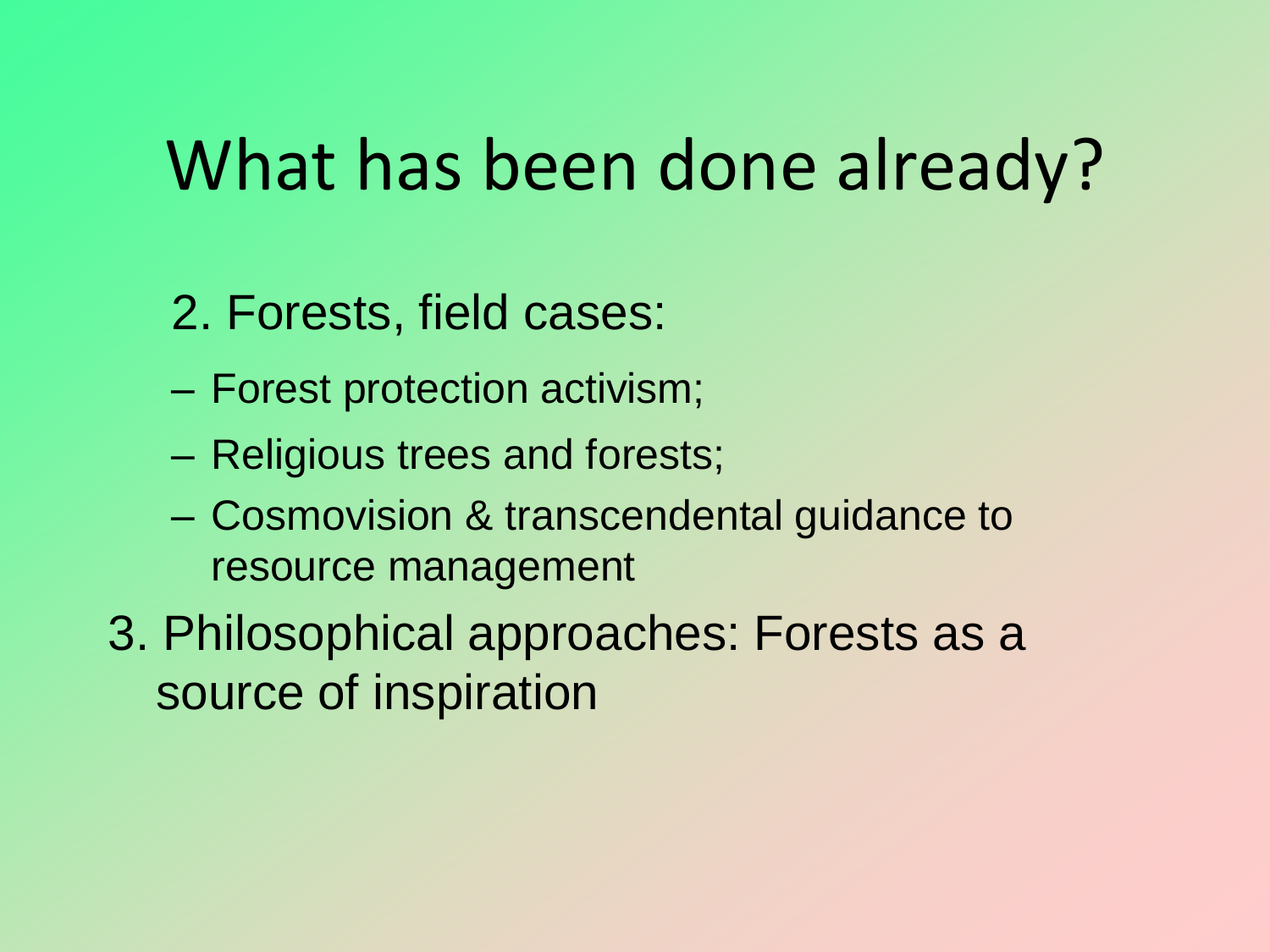# Three Frameworks to bridge the gap

- Laurent Umans (humid tropical forests of Asia)
- Richard Bawden (systems)
- Ken Wilber (philosophy)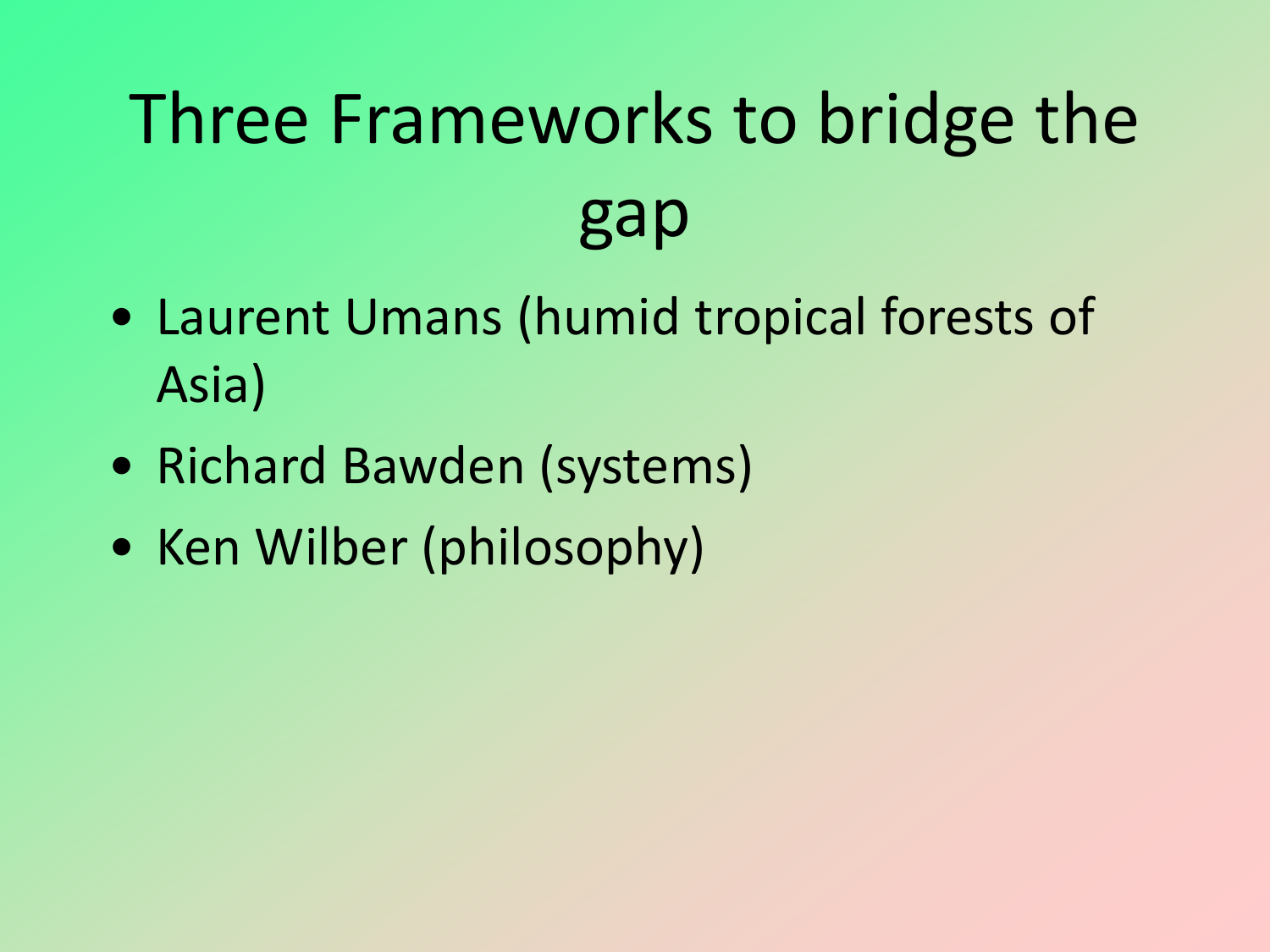#### Model for the relation between worldviews and action



### Umans (1993)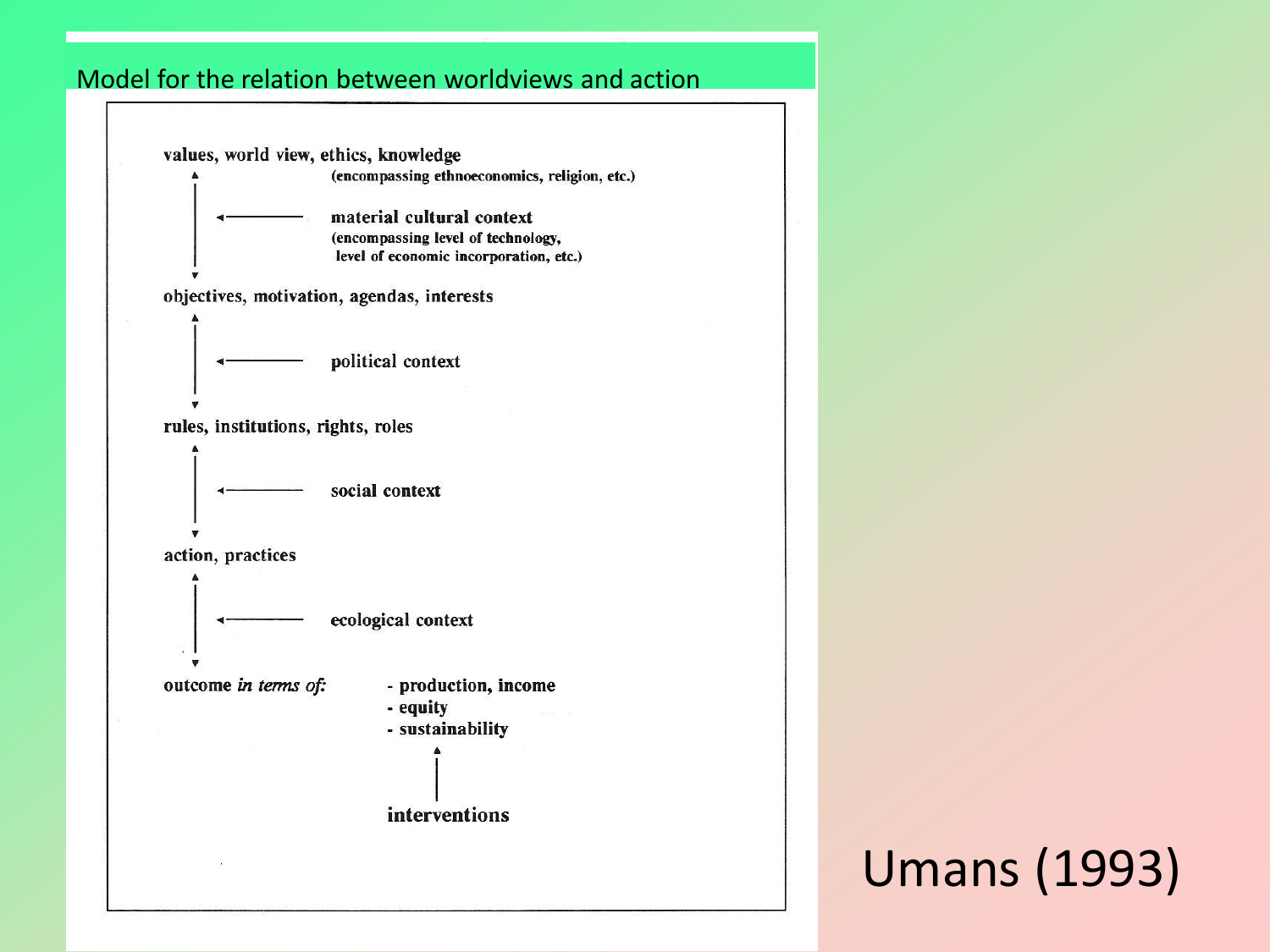#### **Worldviews (Umans, 1993)**

| world view              | disposable                                                                            | giving                                                                                                                                        | reciprocating                                                                         | prohibiting         |
|-------------------------|---------------------------------------------------------------------------------------|-----------------------------------------------------------------------------------------------------------------------------------------------|---------------------------------------------------------------------------------------|---------------------|
| ethics                  | hit & run<br>hoarding                                                                 | opportunistic                                                                                                                                 | conservative                                                                          | protectionist       |
| economic relations      | exchange                                                                              | give                                                                                                                                          | reciprocate / return                                                                  | abstain             |
| objective               | profit                                                                                | subsistence                                                                                                                                   | manipulation or<br>cultivation                                                        | preservation        |
| rules                   | open access<br>unsatiable market                                                      | entry & exit rules<br>boundary rules                                                                                                          | partitioning rules                                                                    | cultural taboos     |
| action                  | "mining"                                                                              | foraging                                                                                                                                      | cultivating                                                                           | conservating        |
| outcome                 | probably unsustainable<br>probably inequitable                                        | conditionally sustainable<br>probably equitable                                                                                               | probably sustainable<br>conditionally equitable                                       | sustainable         |
| policy<br>interventions | reducing mobility,<br>providing alternative<br>livelihood strategies,<br>agroforestry | adapting worldview,<br>securing right-to-live-in,<br>prevent incorporation,<br>building institutions,<br>strengthening communal<br>structures | strengthening institutions,<br>empowerment of women &<br>poor, regulate incorporation | respect for culture |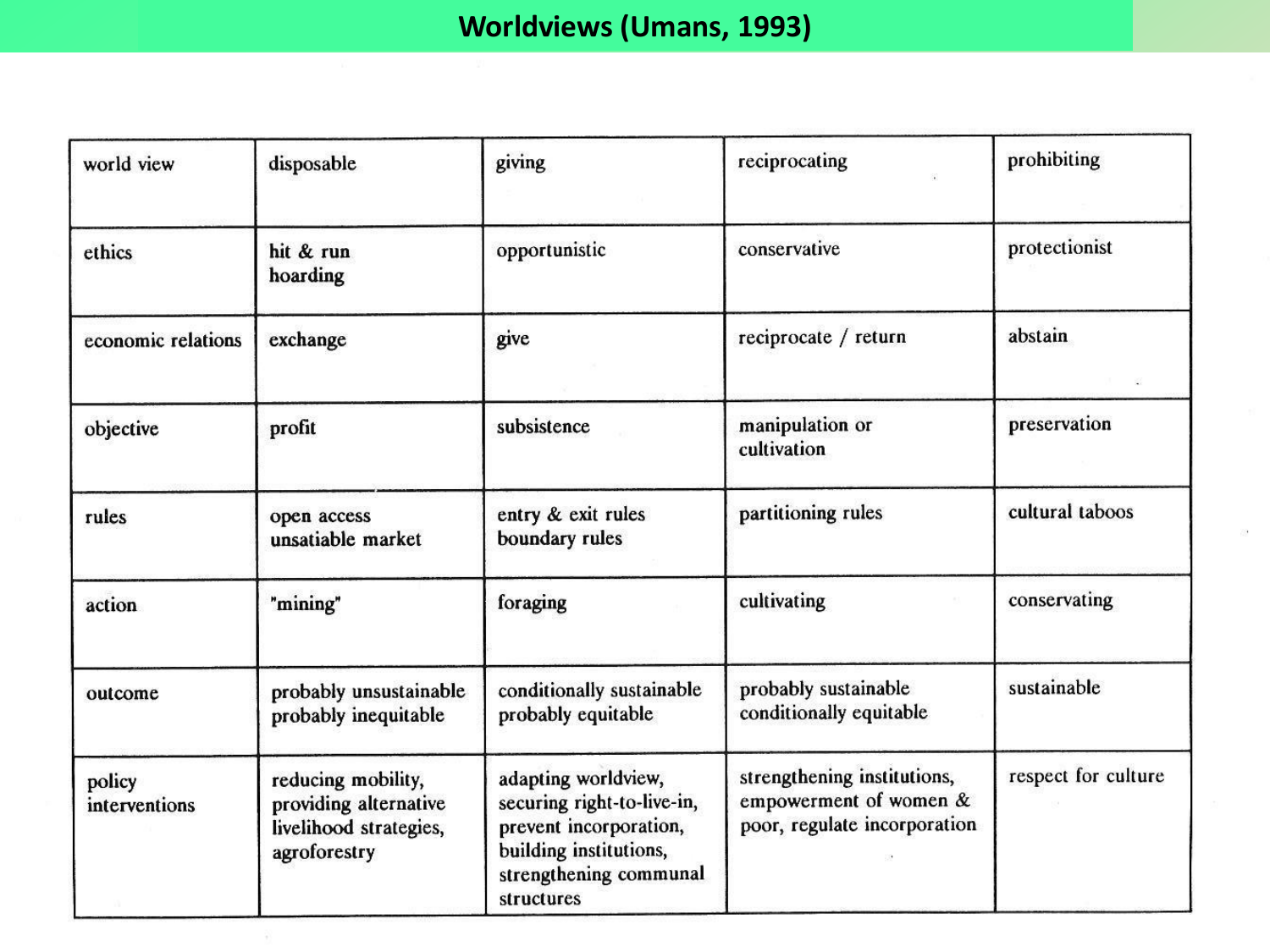### Richard Bawden: inspirational learning

- Systems development specialist
- Hawkesbury Agricultural College, Australia;
- Critical Learning Systems (CLS):
	- to address ethical dilemmas besides social, technical & ecological problems;
	- based on 3 concepts:
		- problem-based learning
		- systems thinking
		- action research
	- 3 levels of learning;
	- 2 subsystems;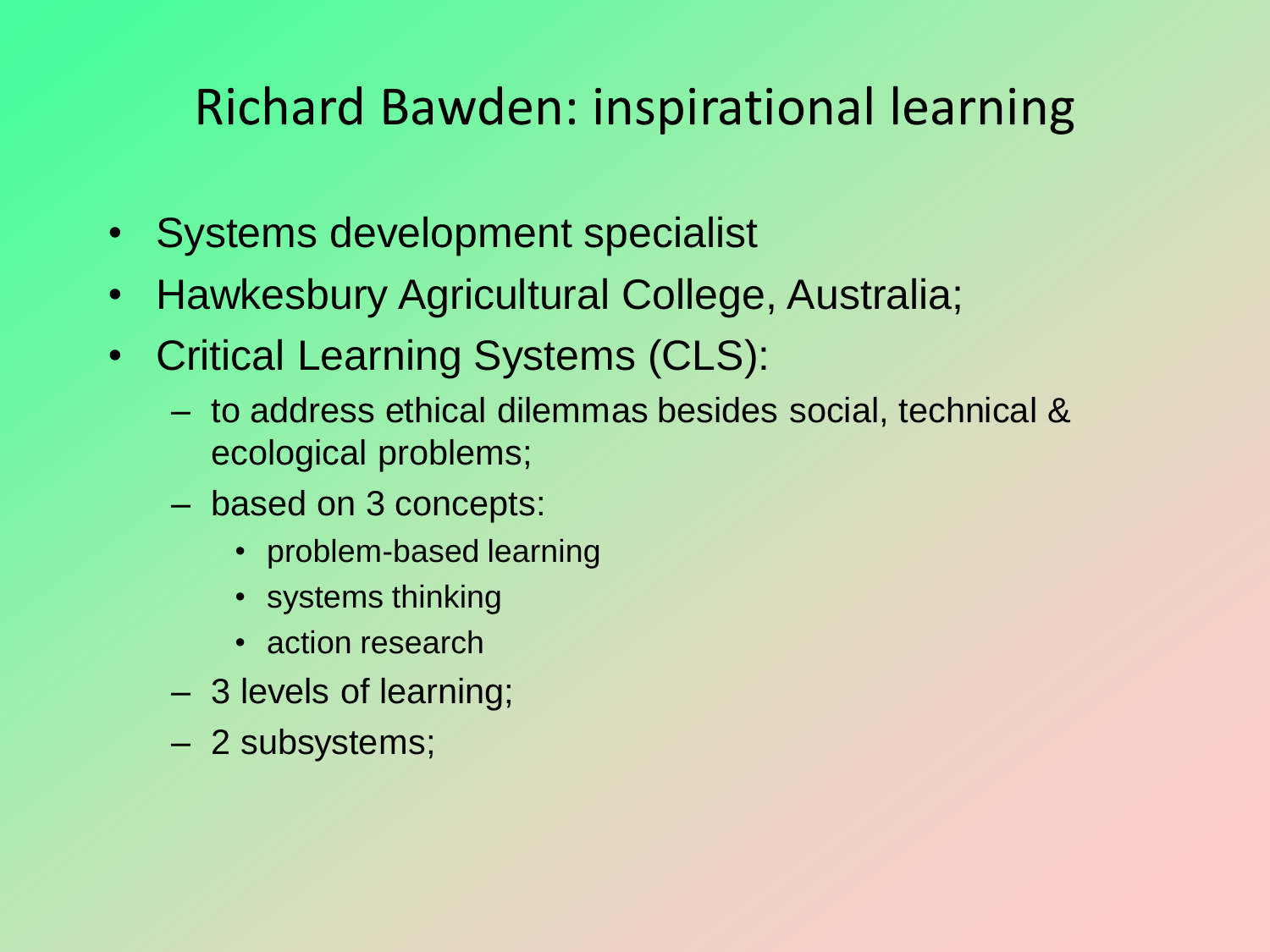# CLS levels of learning

- i. about the *matter at hand* (forest, people, management system);
- ii. about the *process* through which the matter at hand is being learned;
- iii. about the epistemological and ontological *assumptions* that frame what is being learned at (i) and (ii).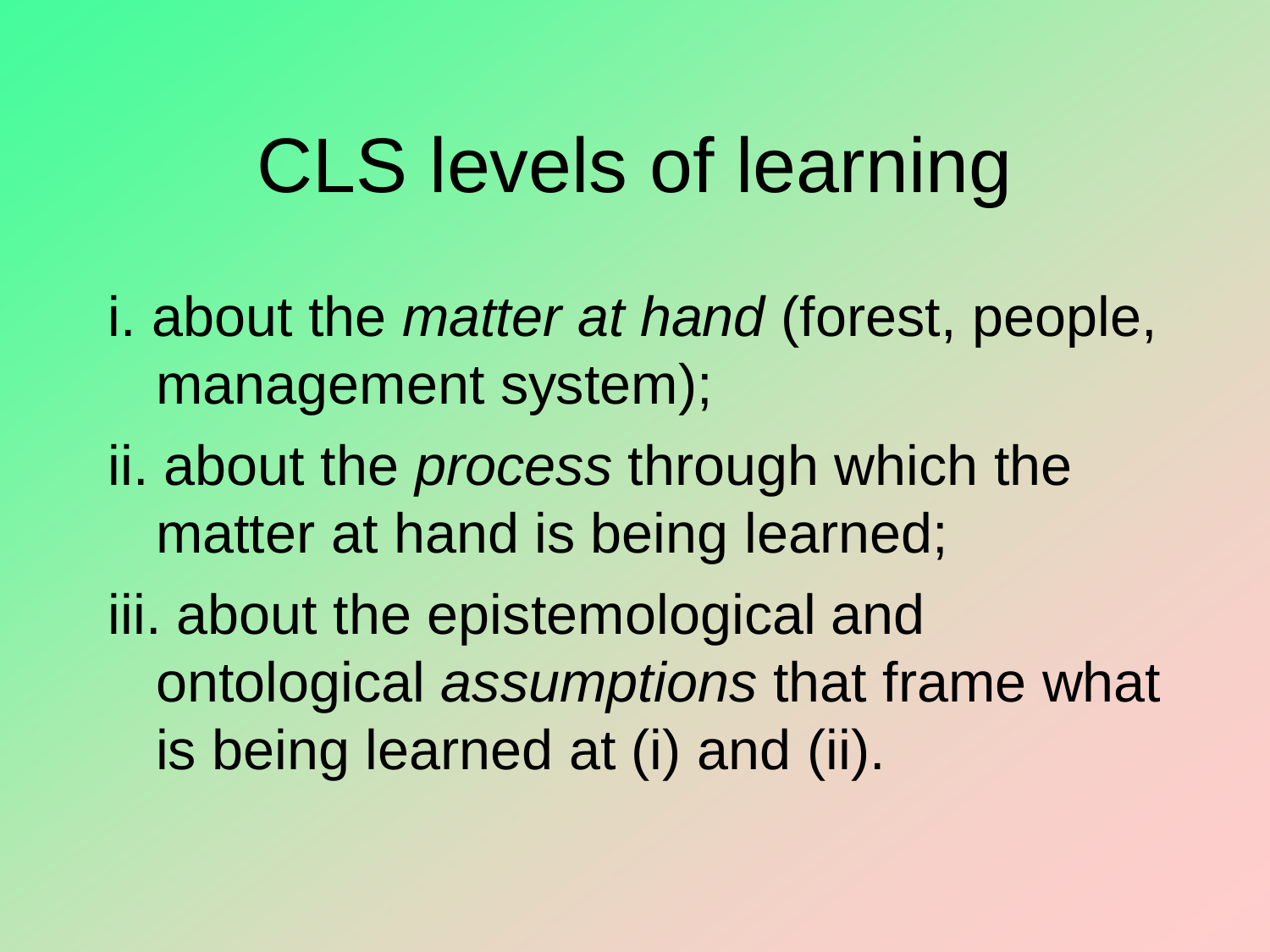# CLS: 2 subsystems

• Experiential learning:

– allows sensual, concrete experiences to be transformed to conceptual understandings → *cognitive concepts*

- Inspirational learning:
	- allows spiritual insights to be accessed → *normative insights*
- Systemic interaction → *meaning* → *meaningful action*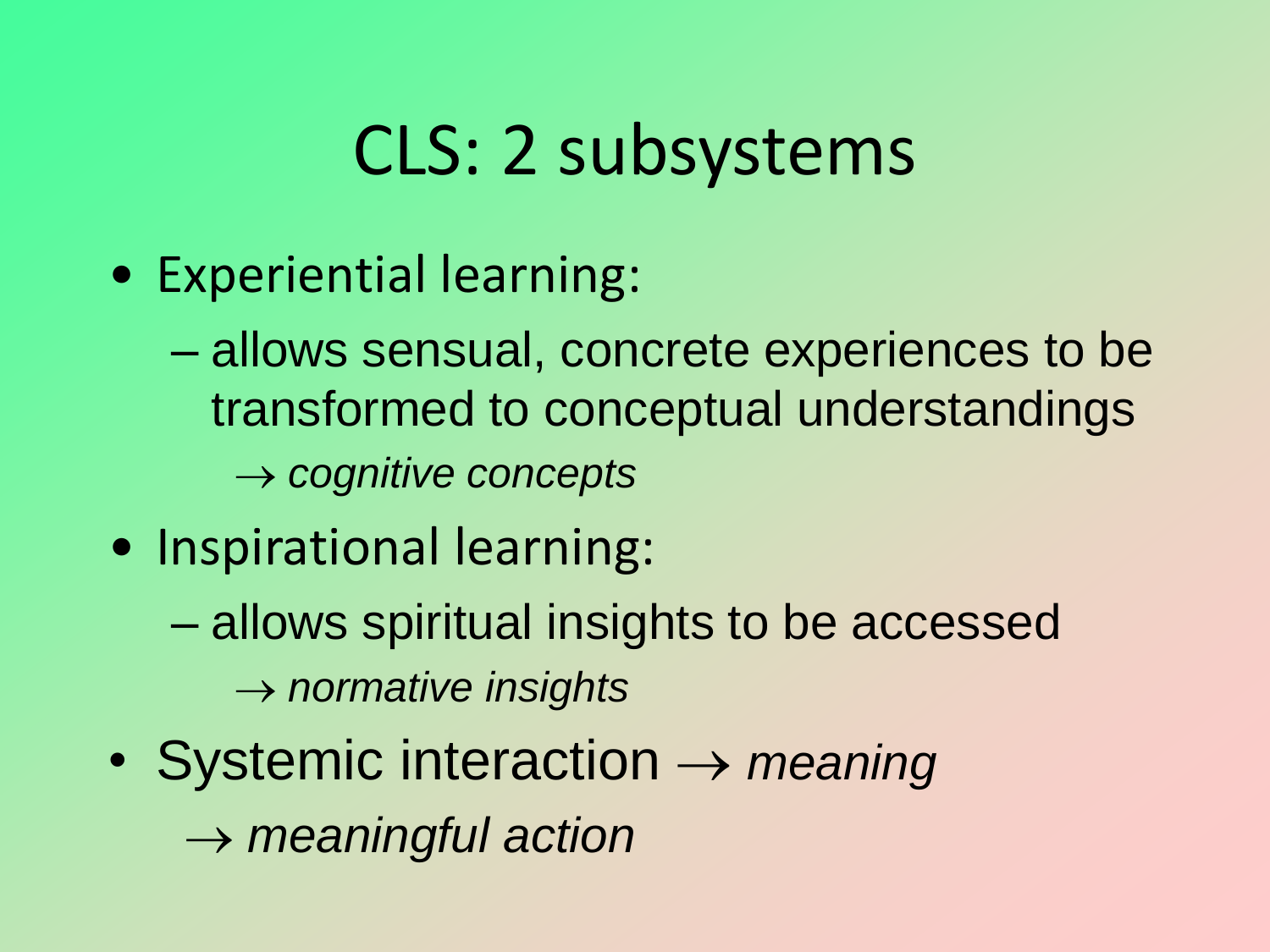# How to make inspirational learning clear?

- may comprise:
	- (i) disengagement;
	- (ii) focussing;
	- (iii) accepting;
	- (iv) applying
- possibly 2 paths:
	- 'narrative path'
		- establishing a coherence of actions and events over time
	- 'scientific path'
		- material and observational data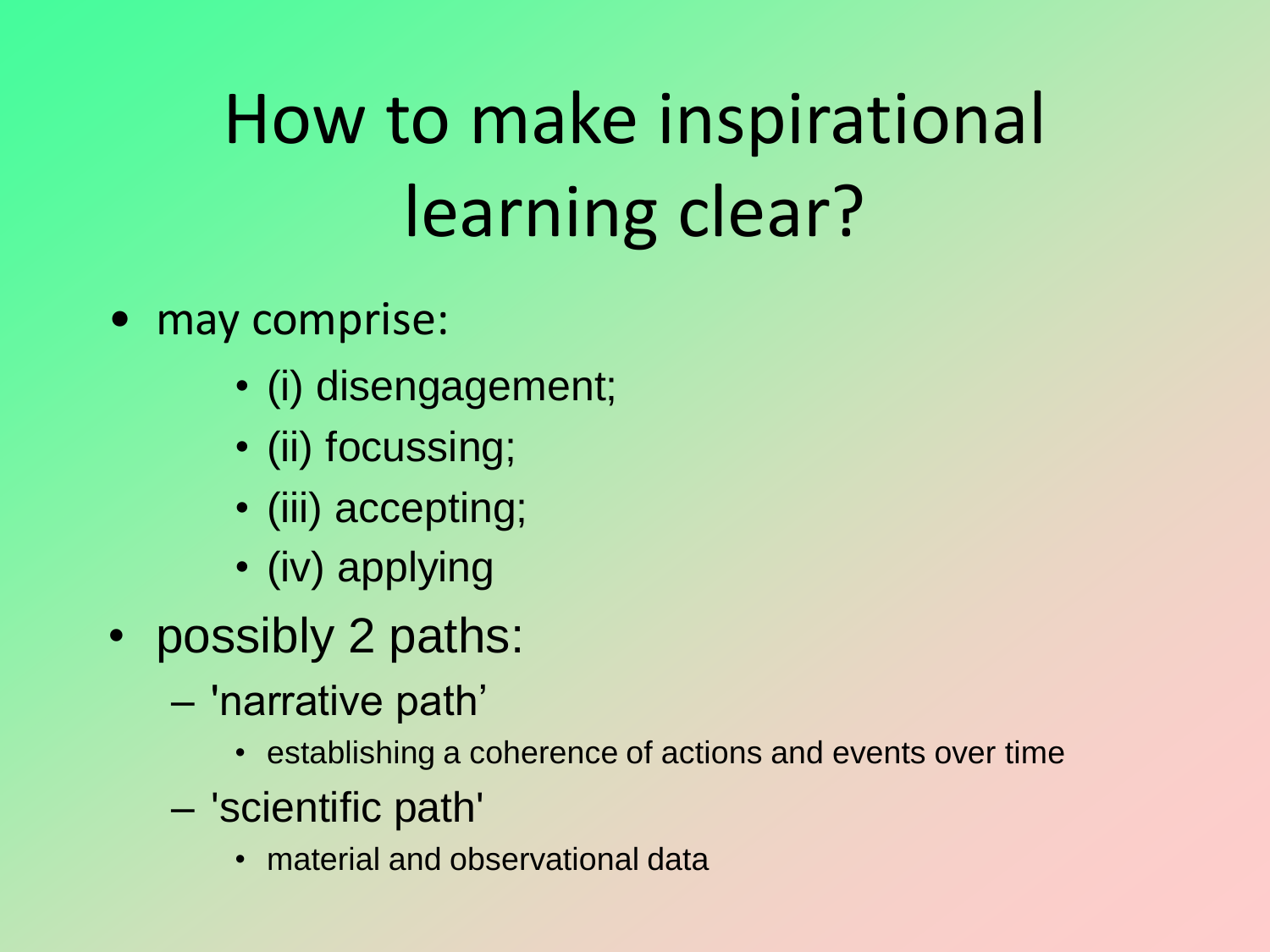

Ken Wilber: Four Quadrants of the Universe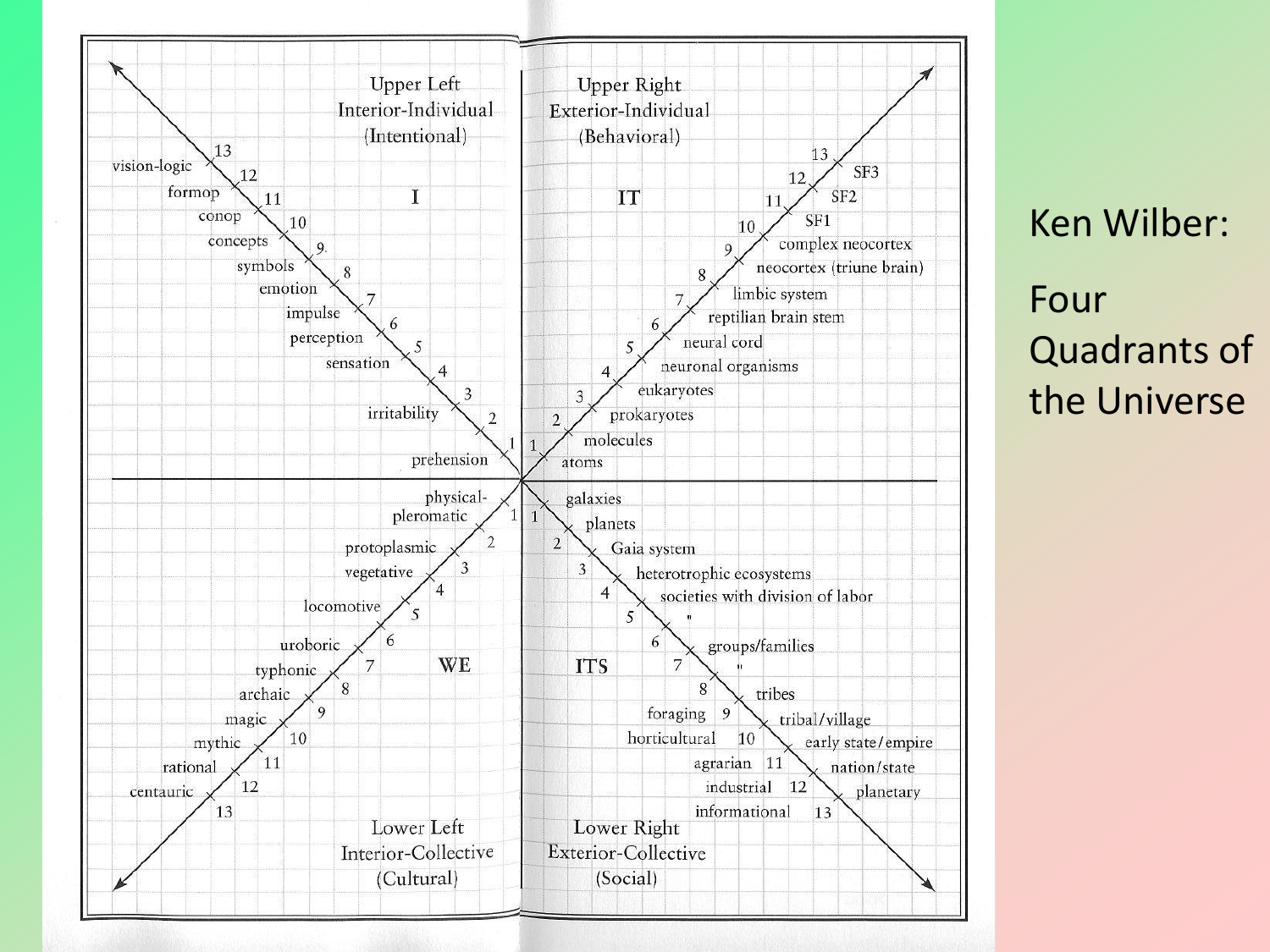## Ken Wilber: Four Quadrants of the Universe

- 3 kinds of knowledge:
	- subjective/personal;
	- inter-subjective / inter-personal;
	- trans-personal
- Method of Scientific Enquiry:
	- 1. Instrumental injunction: "if you want to know this, do this";
	- 2. Direct apprehension;
	- 3. Communal confirmation (or rejection)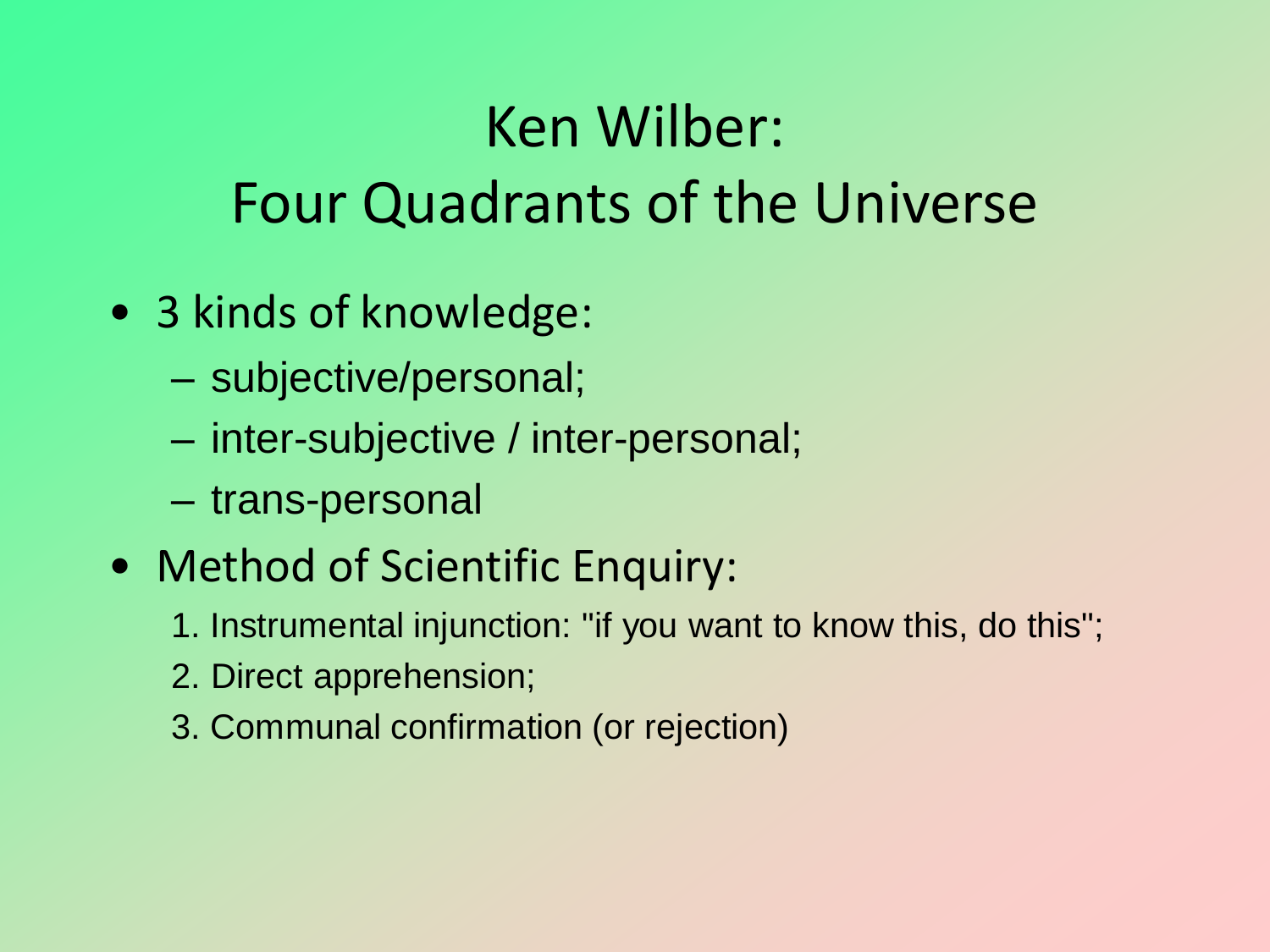## Conclusion

• Inspirational Learning as a concept to bridge the gap between multi-stakeholder forest management and religion